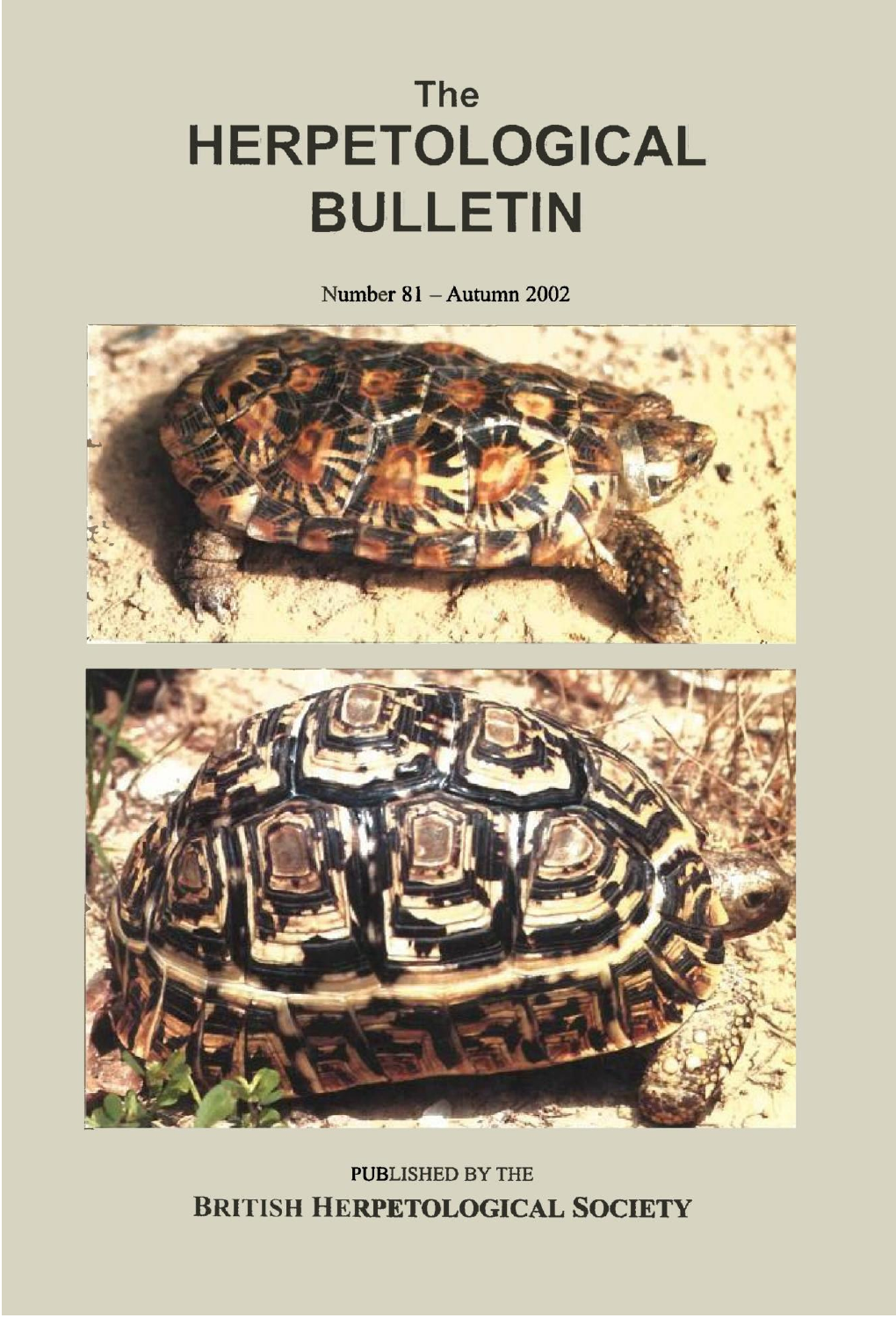## **Keeping and breeding Leopard Tortoises** *(Geochelone pardalis).*  **Part 2. Accommodation, diet and feeding**

## ROBERT BUSTARD

**I** dobtained my first Leopard Tortoise when I was 15.<br>It came — as did all tortoises in those days **Tobtained my first Leopard Tortoise when I was 15.** from the wild, but it was not a bulk import. It had been collected for me on a cousin's farm near Rongai in Kenya, which was then a British colony, in what was then called the 'White Highlands'. The day after its collection it was despatched to me by BOAC and the following day it was walking around our Scots garden. This was a very different situation from bulk imports where tortoises are collected and often held by dealers in their native country for extended periods with little or no food or water, let alone creature comforts. On arrival in Britain some dealers treat them abominably, providing them with none of the warmth that all tortoises — and especially non-hibernating subtropical/tropical tortoises — require.

This tortoise was an education. It was only the second type of true land tortoise which I had kept: the first one being a *graeca,* named Timothy after Gilbert White's famous tortoise, which had belonged to my nursery schoolteacher and which she gave to me when I was nearly five. I already had some very fine large Asian land/swamp chelonians, *Melanochelys trijuga thermalis,* which I found extremely interesting and also various American box tortoises *(Terrapene).* But I digress... This Kenyan leopard did very well indeed, being outside during the warm summer months and indoors in roomy, warm, draught-free accommodation during the colder months of the year. It was beautifully marked with strongly contrasting black markings against a yellowish, straw-coloured ground colour. I had to find homes with friends for all my reptiles Timothy being an exception — when I went off to University. Thereafter I was abroad for some twenty years so my tortoise-keeping days were interrupted, there being no land tortoises in Australia where I spent the first 12 years.

It was not until after my return home in 1981 that

I could resume tortoise-keeping. All that follows is subsequent to that date. In the intervening years, however, I was fortunate to be able to see leopards in the wild in parts of their range. The Leopard Tortoise has an enormous distribution in Africa south of the Sahara from Sudan and Ethiopia in the north to Cape Province in the south and extending across much of Africa in an east-west direction. In this huge distributional range the species occurs over a wide altitudinal range. Not surprisingly there is very considerable geographical variation throughout this range and between more isolated populations. Our former Chairman, Mike Lambert (1995) reported on geographical size variations, growth and sexual dimorphism in Somaliland at the northeastern part of the range of *babcocki.* These variations are masked by only two geographical races being named; *G. pardalis pardalis* with a limited range in parts of the Republic of South Africa and *G. pardalis babcocki* covering the rest of the species' range. However, anyone who knows the species' zoogeography will tell you that among the various geographical differences a significant one is size. Some populations always consist of small tortoises, others of intermediate ones, and in some areas others of massive ones. Equally marked are differences in shell shape. In some populations the individual carapace scutes are more or less flat, whereas in others each scute is pyramidical in shape almost like a captive-reared tortoise which has not had a proper diet. That this is seen in wild tortoises, which have certainly not suffered from the problems which cause pyramiding in captivity, shows that it is a genetic feature.

The Leopard Tortoise is the second largest tortoise on the African continent, only *G. sulcata*  growing larger. Both subspecies include large races/individuals. Branch et al. (1990) list record sizes as 656mm (26") in males and 705mm (28") in females with corresponding weights of 43 and 48.6kg respectively. These are exceptional although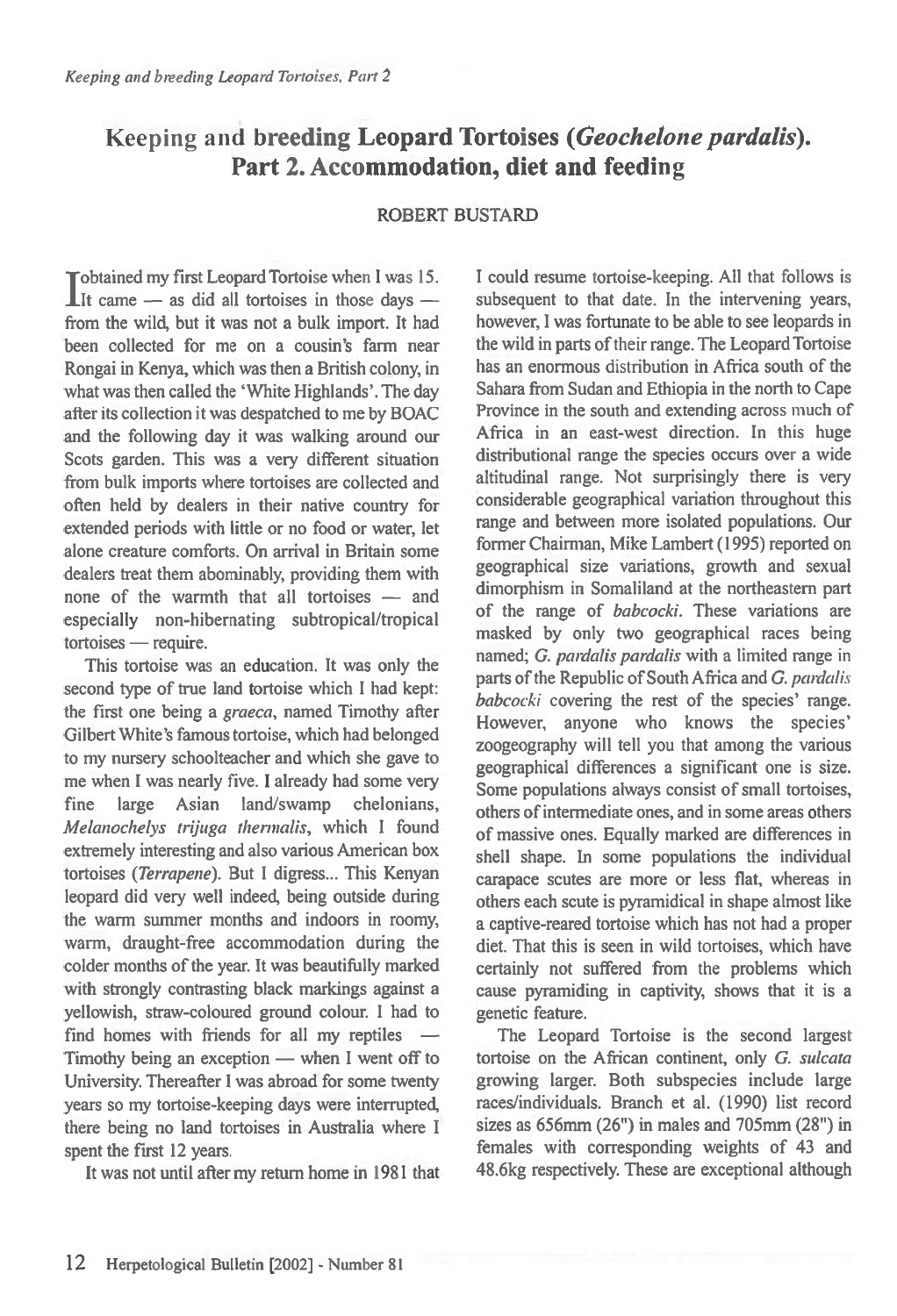I have seen individuals of about 550mm (22") in the UK. In view of currently held opinions regarding *sulcata* I would stress that even the largest leopards are not at all destructive, can be easily contained, and will not attempt to dig out of their pen. In recent years most of the Leopard Tortoises imported into this country have come from Zambia in Southern Africa. The most positive point about leopards is that they are now being regularly bred in captivity with the result that captive-bred youngsters are fairly often available. If you wish to have a leopard tortoise you should try to obtain one of these rather than an imported tortoise. Leopard tortoises grow very rapidly with proper care, so you can have a sizeable tortoise — say 20-25cm (8-10") only about five years from hatching (see also below).

Like all tortoises, leopards like space — as much room as possible — and preferably 'interesting' space. By interesting space I mean some of the following: a raised area of ground angled towards the south which will be used for basking; some larger easily climbable rocks scattered around the enclosure; or even a small scree-slope; one or two larger logs so arranged to provide temporary hiding places and shade during the heat of the day; one or two substantial low-growing leafy plants which will also provide natural shade and cover. These can be sunk into the ground in their pots and lifted each autumn if not reliably frost hardy.

There is no substitute in my opinion for an outdoor enclosure — as large as possible — for them to use whenever the weather is suitable. It is important to point out than once they have attained large size, when their compact shape has warmed up, they can come out to graze for quite extended periods, even on quite cool days, returning back inside before they lose too much heat. Many individuals will quickly learn to carry out this shuttling behaviour exactly as they would do in the wild — with the change that here they are avoiding over-cooling, whereas in nature they would be avoiding over-heating. I found that when my juveniles, at a size of about 12-15cm (5-6"), joined the adult group, they very quickly learned to shuttle in and out with the differences that a) they were more active than large individuals and b) their small mass necessitated much more frequent return to the warm indoor accommodation during cold/cool weather. Leopard tortoises must have indoor heated accommodation for the colder months of the year. This often used to be achieved by giving them a room within the house. The system described above where they have access to an outdoor area at will (except for very cold periods when they may be shut in) is much to be preferred.

I am a great believer in under-floor heating for tortoises as they lie flat on the ground for very extended periods. Heat lamps are much less effective if the tortoise is lying on a cold substrate. One has also to consider their environment when the heat lamps are turned off, as at night. Under-floor heating can be achieved in any one of a number of ways. In a custom-built, concrete-floored shed it is fairly straightforward to install a grid-system of piping at the time of construction through which hot water from a boiler circulates to maintain the desired substrate temperature. With my own tortoises I prefer to use raised, custom-built, high quality, tongue and grooved, wooden sheds. The whole shed — walls, ceiling and floor — is insulated with sheets of 5cm (2") thick polystyrene and custom-built heat mats cover the entire floor area. These heat mats are of an output (150 watts/M2) that I have found ideal for tortoises. This is lower than normal reptile heat mats because the tortoises are lying directly on the floor unlike many other reptiles.

To protect the heat mats from damage from large tortoises — which includes urination as well as physical abrasion — I cover the entire floor area with large aluminium trays. Aluminium has a high heat conductivity, which is obviously important, but has the added advantage that is light, so the trays can be easily removed for cleaning. Stainless steel is very much heavier. Each tray has a 2.5cm (1") lip all round and the trays fit closely together to cover the entire floor area. On the advice of my heat-mat specialist I run sheets of silica, placed at right angles to the mats, across the entire floor area to prevent any possible electrical discharge from the mats through the aluminium trays to the tortoises. So, to summarise: the heat mats are placed on top of 5cm (2") thick polystyrene, covered by sheets of silica run at right angles to the length of the mats, and then the whole is covered by aluminium trays, the latter of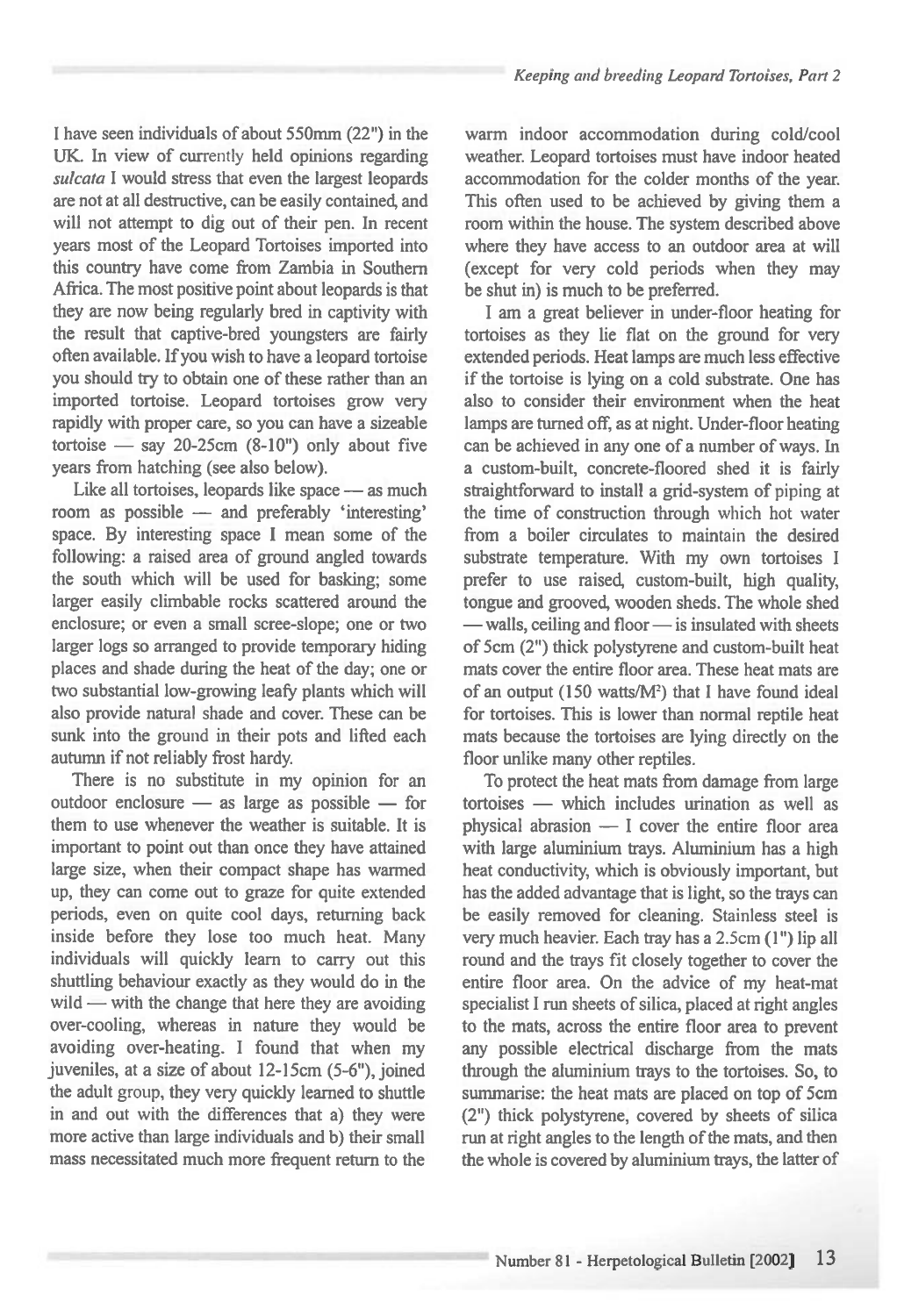suitable gauge to the size/weight of the tortoises being kept, as well as being suitable for the owner to walk on. My leopards had a floor area of approx 4.3x53 m (14 feet by 18 feet) and this area was covered by 6 trays. It is important that wiring from the heat-mat(s) is protected by a conduit securely fixed down so that tortoises cannot become entangled in the wiring. The normal tortoise response to becoming entangled in anything is to push/pull, with — in this instance — unfortunate consequences such as ripping out the wiring and so cutting off the heat source!

An under-floor heat mat set-up such as described above can, of course, be kept at a desired temperature by including a thermostat in the circuit. In the winter in Scotland the heat mat under-floor heating is kept on without thermostat twenty-four hours a day. The heat is reduced/increased in spring/autumn. In 'summer' it is time-clock controlled so that it goes off in the morning after the tortoises have emerged into their pen and comes on again between three and four in the afternoon so that they return to a warm floor environment to sleep. In hot summer weather it is switched off completely. This period can, of course, also be thermostatically controlled. I cannot over-emphasise the advantages for subtropical/tropical tortoises of under-floor heating.

Bright sunlight is also important in the lives of all but deep forest tortoises. For much of the year in the UK the intensity of the light — even if the sun shines — is poor. My large tortoise shed — where my leopards lived — is lit using 4 foot 'daylight' spectrum fluorescents (Thorn/EMI) to provide a bright, natural light environment. These, like the additional heating provided by two heat lamps, are time-clock controlled which results in bright light and a temperature lift from morning to evening together with darkness and a gradual fall off in temperature at night. I alter day-length to match the seasons.

Although leopards should be allowed into their outside area whenever possible, including warmer periods during the winter months, it is important to ensure that all have returned to their heated accommodation before temperatures fall in the late afternoon. Different species of tortoises — as well as individuals within a species — vary greatly in their daily 'homing' ability, the species' differences presumably depending on their habits in nature. Tortoises (Bustard, 2001) have the ability to very quickly learn the geography of their pen and shed so that they can return 'home' from day one. However, not all species, nor all individuals of a species, will regularly do so. I found that most of my leopards would home of their own accord; but some would often either move into a corner in the late afternoon or push into a tussock of tall grass. Even in a modestly-sized pen, any but large tortoises were extremely hard to see under such conditions and one quickly comes to appreciate the camouflage effect of their striking colouration — just like that of their namesake the feline leopard. In the right environment both provide excellent examples of the camouflaging effect of disruptive colouration.

The initial pen measured 8m (26') square and early in the season the grass growth exceeded the leopards grazing ability so that it grew long. The area was also left natural so that dead grass was also present in the tufts giving the leopards a lot of cover. A second pen measuring  $14 \times 10$ m  $(46' \times 33')$  was added later because I had expanded the collection to include sulcata and by changing one set of boards the tortoises could be directed to either pen. This allowed one pen to recover while the other was being grazed.

Cover of the above kind may be valuable in `breaking up' the outdoor enclosure so that tortoises cannot see the entire area of the pen from any one point. It is certainly much less 'boring' than an area of mown lawn where they can see the entire enclosure (and all the other tortoises) at any one time — a most unnatural situation. Furthermore, 'lawn' will provide a much poorer foraging area than is ideal. My pens are seeded with a good agricultural mix of grasses including additional items such as Clover. Not only does this provide an excellent range of 'graze' but adds to the 'tuftiness' of the grass and consequently the cover provided. This gives individual tortoises privacy, which is very important when mating is occurring as the 'lack of view' ensures females are not constantly harassed by courting males.

Access to and from the shed is through a small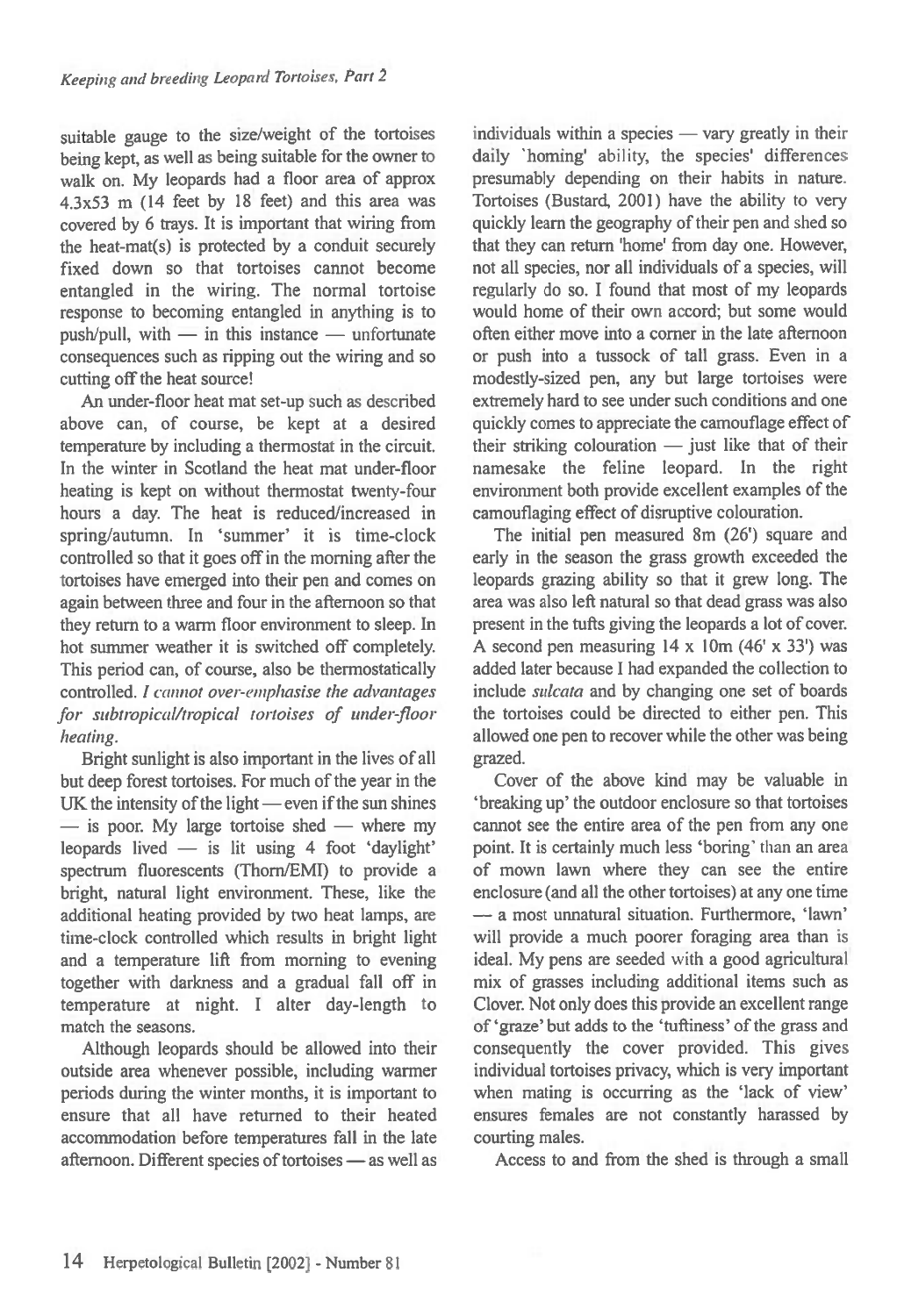opening cut at floor level in one side just wide and high enough to allow the larger tortoises to pass through. Thus, when the tortoises are outside all/most of the day, the shed becomes a secluded sleeping area. Individual sleeping quarters can be provided within the shed using either strong cardboard boxes (of short lifespan!), or better wooden boxes minus a floor area as this would reduce heat gain for the sleeping tortoise insulating it from the tray-covered heat mat. Alternatively, one can construct a series of stalls of varying breadths to suit different size categories of tortoises. A removable sheet of plywood is put across the top of these to provide an added feeling of security. The boxes or stalls can be partly filled with dry leaves. I avoid hay or straw for my tortoises, as these can result in sharp ends which could cause eye injury.

I consider it important that the tortoises are able to go out whenever the weather is suitable. No artificial lighting set-up is nearly as beneficial as the heat and the light intensity of natural sunlight. This applies equally to baby leopards. These will require baby pens which need to be covered with chicken wire when the tortoises are very small lest they be eaten by birds. It is, of course, possible, and very desirable, to incorporate small water-proof sleeping quarters with heat mats into these baby or small juvenile pens even although the tortoises are taken indoors each evening. This is doubly important, due to the vagaries of our climate, if someone is not on hand throughout the day.

In many urban areas foxes are now common and are sometimes out foraging even during the day. In such localities it is essential to have fox-proof enclosures for all small tortoises. Adults should, however, be safe from even the most determined fox unless the tortoises are used to domestic dogs and have become overly tame.

Food *-* Leopards are vegetarian grazing animals and will consume large amounts of mixed grasses (the European tortoises T. graeca [ibera] and hermanni prefer to eat the weeds — such as Dandelions and Clover — amongst the grass, rather than eating the grass itself). The normal high fibre diet recommended for all grazing tortoises is very important. As well as mixed grasses they also like

all 'weeds' which you would feed to rabbits including Dandelions, Sowthistle, Groundsel, Clover, plaintains, Cowparsley, etc). It is important to try to keep up this graze as much as possible during the winter months when the tortoises are mostly indoors. This is also a reason to allow outdoor grazing whenever the weather is sufficiently mild. During the winter it will be necessary to supplement what graze is available with greens such as cabbage, cauliflower leaves and brussel sprout leaves. These all have different tastes so can be used in turn, or mixed together to provide variety and all are coarse leaves containing a lot of fibre so essential to their diet. Some other vegetable matter can be provided such as small quantities of tomatoes and cucumbers, both of which my leopards always liked.

I do not include fruit in the diet as unless provided in very small amounts it is likely to cause diarrohea in this species. They, like almost all tortoises, should NOT be given meat or meat products such as cat or dog food, as such high protein foods can have deleterious effects including shell 'pyramiding' and can place an unnecessary strain on the liver and kidneys during their breakdown (deamination). Nor should they be fed on dry products such as 'tortoise chow' which again can cause kidney problems unless the tortoises drink copiously, since tortoises are used to vegetable food which is predominantly (up to 90%+) water.

There are tremendous advantages in allowing them to graze naturally on vegetation based on a good agricultural meadow seed mix which you can obtain from your local Farmer's Cooperative. Under this regime the food is always fresh and vitamin rich at the time of consumption, whereas a lettuce, for instance, loses 30% of its vitamin C content within six hours of harvesting.

Leopard Tortoises grow quickly and the calcium requirements of both this rapid growth and egg production by breeding females are considerable, so it is important to provide dietary supplements. I recommend Nutrobal which I use for all my tortoises. In addition it is a good idea to provide pieces of cuttlefish bone which the larger tortoises will regularly nibble. Field observers have noted this